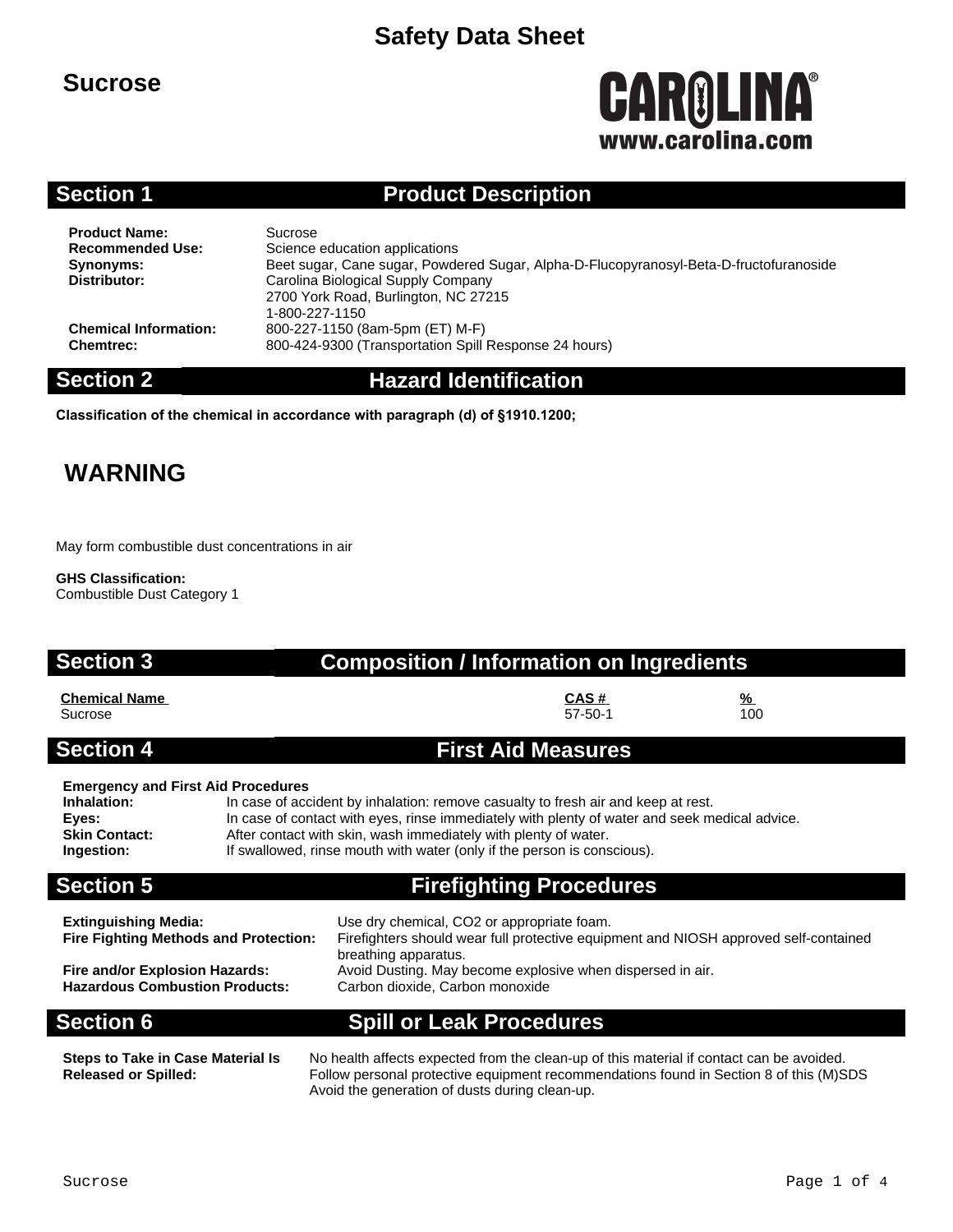Prevent the spread of any spill to minimize harm to human health and the environment if safe to do so. Wear complete and proper personal protective equipment following the recommendation of Section 8 at a minimum. Dike with suitable absorbent material like granulated clay. Gather and store in a sealed container pending a waste disposal evaluation.

### **Section 7 Handling and Storage**

| Handling:            | Avoid creating and inhaling dust.                               |
|----------------------|-----------------------------------------------------------------|
| Storage:             | Keep container tightly closed in a cool, well-ventilated place. |
| <b>Storage Code:</b> | Green - general chemical storage                                |

### **Section 8 Protection Information**

|                                             | <b>ACGIH</b>                                                                             |               | <b>OSHA PEL</b>                 |        |  |
|---------------------------------------------|------------------------------------------------------------------------------------------|---------------|---------------------------------|--------|--|
| <b>Chemical Name</b>                        | (TWA)                                                                                    | <u>(STEL)</u> | (TWA)                           | (STEL) |  |
| Sucrose                                     | 10 mg/m3 TWA                                                                             | N/A           | 15 mg/m3 TWA<br>(total dust); 5 | N/A    |  |
|                                             |                                                                                          |               | mg/m3 TWA                       |        |  |
|                                             |                                                                                          |               | (respirable fraction)           |        |  |
| <b>Control Parameters</b>                   |                                                                                          |               |                                 |        |  |
| <b>Engineering Measures:</b>                | Local exhaust ventilation or other engineering controls are normally required when       |               |                                 |        |  |
|                                             | handling or using this product to avoid overexposure.                                    |               |                                 |        |  |
| <b>Personal Protective Equipment (PPE):</b> | Lab coat, apron, eye wash, safety shower.                                                |               |                                 |        |  |
| <b>Respiratory Protection:</b>              | No respiratory protection required under normal conditions of use.                       |               |                                 |        |  |
| <b>Respirator Type(s):</b>                  | NIOSH approved air purifying respirator with dust/mist filter.                           |               |                                 |        |  |
| <b>Eye Protection:</b>                      | Wear chemical splash goggles when handling this product. Have an eye wash station        |               |                                 |        |  |
|                                             | available.                                                                               |               |                                 |        |  |
| <b>Skin Protection:</b>                     | Avoid skin contact by wearing chemically resistant gloves, an apron and other protective |               |                                 |        |  |
|                                             | equipment depending upon conditions of use. Inspect gloves for chemical break-through    |               |                                 |        |  |
|                                             | and replace at regular intervals. Clean protective equipment regularly. Wash hands and   |               |                                 |        |  |
|                                             | other exposed areas with mild soap and water before eating, drinking, and when leaving   |               |                                 |        |  |
|                                             | work.                                                                                    |               |                                 |        |  |
| Gloves:                                     | No information available                                                                 |               |                                 |        |  |
|                                             |                                                                                          |               |                                 |        |  |

**Section 9 Physical Data**

**Formula:** C12H22O11 **Vapor Pressure:** No data available **Molecular Weight:** 342.30 **Molecular Weight:** 342.30 **Evaporation Rate (BuAc=1):** No data available **Appearance:** Colorless to White Crystalline Solid **Vapor Density (Air=1):** No data available **Appearance: Colorless to White Crystalline Solid Odor: None Odor Threshold:** No data available **pH:** No data available **Log Pow (calculated):** -3.70 **Melting Point:** 186 C **Autoignition Temperature:** No data available **Boiling Point:** No data available **Decomposition Temperature:** No data available **Flash Point:** No data available **Flash Point:** No data available **Flash Point:** No data available<br>**Flammable Limits in Air:** No data available

**Specific Gravity:** 1.587 @ 25°C<br>**Solubility in Water:** Soluble **Percent Volatile by Volume:** No data available

**Chemical Stability:** Stable under normal conditions.<br> **Conditions to Avoid:** Exposure to moisture **Conditions to Avoid:** Exposure to moisture<br> **Conditions in Avoid:** Exposure to moisture<br>
Strong acids, Strong c **Hazardous Decomposition Products:** Carbon oxides<br>**Hazardous Polymerization:** Will not occur **Hazardous Polymerization:** 

**Section 10 Reactivity Data** 

**Reactivity:** Not generally reactive under normal conditions. **Strong acids, Strong oxidizing agents<br>Carbon oxides** 

### **Section 11 Toxicity Data**

**Symptoms (Acute): Delayed Effects:** No data available

**Routes of Entry** Inhalation, ingestion, eye or skin contact.<br>**ymptoms (Acute):** No data available

**Acute Toxicity:**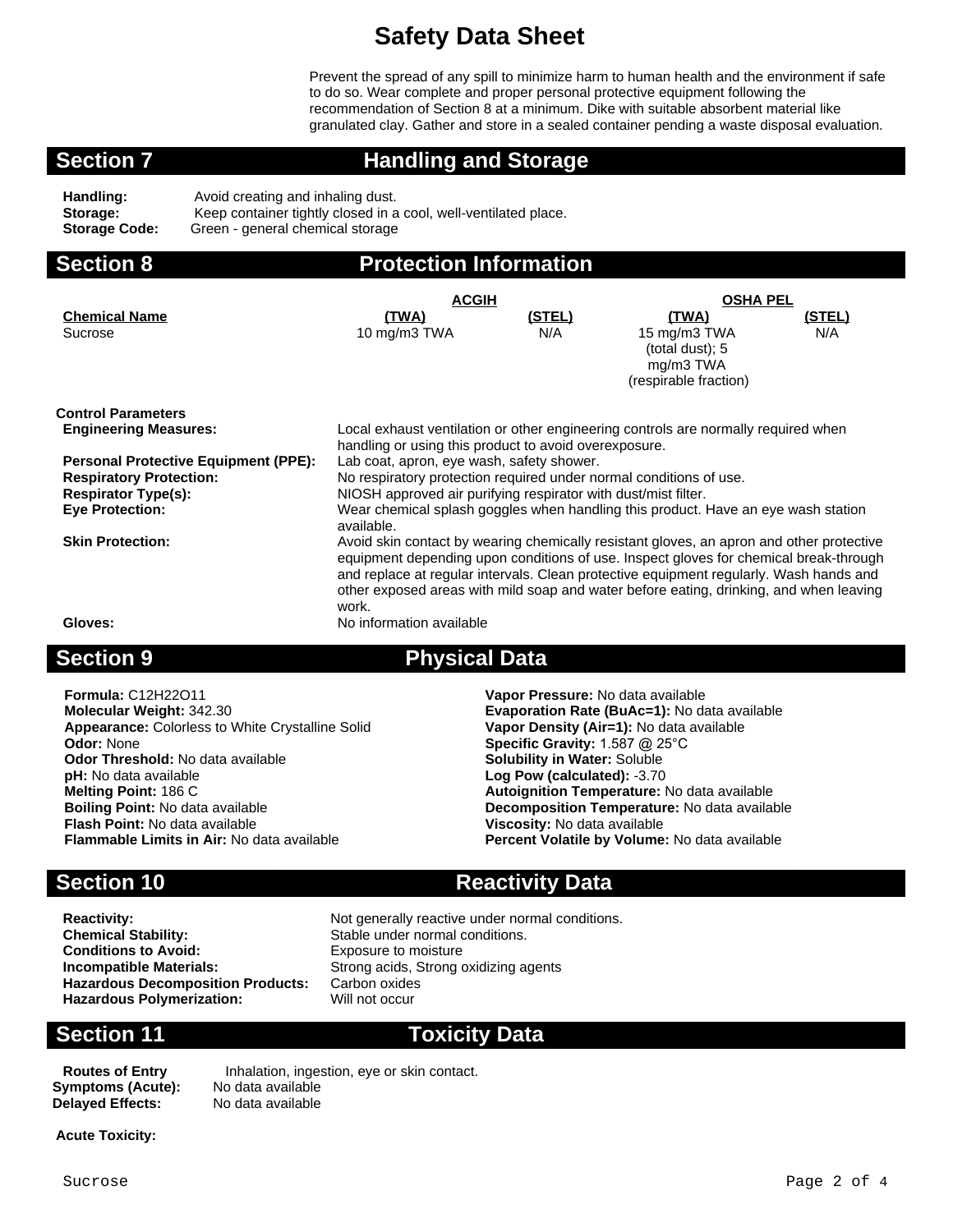| <b>Chemical Name</b><br>Sucrose                                                                                                                                     |                                                                                                                                                                                                                                                           | <b>CAS Number</b><br>$57 - 50 - 1$ | Oral LD50<br>Oral LD50 Rat<br>29700 mg/kg | Not determined   | <b>Dermal LD50</b> | <b>Inhalation LC50</b><br>Not determined |
|---------------------------------------------------------------------------------------------------------------------------------------------------------------------|-----------------------------------------------------------------------------------------------------------------------------------------------------------------------------------------------------------------------------------------------------------|------------------------------------|-------------------------------------------|------------------|--------------------|------------------------------------------|
| Carcinogenicity:<br><b>Chemical Name</b><br>No data available                                                                                                       |                                                                                                                                                                                                                                                           | <b>CAS Number</b><br>$57 - 50 - 1$ | <b>IARC</b><br>Not listed                 | Not listed       | NTP                | <b>OSHA</b><br>Not listed                |
| <b>Chronic Effects:</b><br><b>Mutagenicity:</b><br>Teratogenicity:<br>Sensitization:<br>Reproductive:<br><b>Target Organ Effects:</b><br>Acute:<br><b>Chronic:</b>  | No evidence of a mutagenic effect.<br>No evidence of a teratogenic effect (birth defect).<br>No evidence of a sensitization effect.<br>No evidence of negative reproductive effects.<br>No information available<br>No information available              |                                    |                                           |                  |                    |                                          |
| <b>Section 12</b>                                                                                                                                                   |                                                                                                                                                                                                                                                           |                                    | <b>Ecological Data</b>                    |                  |                    |                                          |
| Overview:<br><b>Mobility:</b><br><b>Persistence:</b><br><b>Bioaccumulation:</b><br>Degradability:<br><b>Other Adverse Effects:</b>                                  | This material is not expected to be harmful to the ecology.<br>This material is expected to have very high mobility in soil. It does not absorb to most soil types.<br>Biodegradation, Dissolved into water<br>No data<br>Biodegrades quickly.<br>No data |                                    |                                           |                  |                    |                                          |
| <b>Chemical Name</b><br>Sucrose                                                                                                                                     |                                                                                                                                                                                                                                                           | <b>CAS Number</b><br>57-50-1       | <b>Eco Toxicity</b>                       |                  |                    |                                          |
| <b>Section 13</b>                                                                                                                                                   |                                                                                                                                                                                                                                                           |                                    | <b>Disposal Information</b>               |                  |                    |                                          |
| <b>Disposal Methods:</b><br><b>Waste Disposal Code(s):</b>                                                                                                          | Dispose in accordance with all applicable Federal, State and Local regulations. Always<br>contact a permitted waste disposer (TSD) to assure compliance.<br>Not Determined                                                                                |                                    |                                           |                  |                    |                                          |
| <b>Section 14</b>                                                                                                                                                   |                                                                                                                                                                                                                                                           |                                    | <b>Transport Information</b>              |                  |                    |                                          |
| <b>Ground - DOT Proper Shipping Name:</b><br>Air - IATA Proper Shipping Name:<br>Not regulated for transport by US DOT.<br>Not regulated for air transport by IATA. |                                                                                                                                                                                                                                                           |                                    |                                           |                  |                    |                                          |
| <b>Section 15</b>                                                                                                                                                   |                                                                                                                                                                                                                                                           |                                    | <b>Regulatory Information</b>             |                  |                    |                                          |
| <b>TSCA Status:</b>                                                                                                                                                 | All components in this product are on the TSCA Inventory.                                                                                                                                                                                                 |                                    |                                           |                  |                    |                                          |
| <b>Chemical Name</b>                                                                                                                                                | <b>CAS</b><br><b>Number</b>                                                                                                                                                                                                                               | § 313 Name                         | § 304 RQ                                  | <b>CERCLA RQ</b> | § 302 TPQ          | CAA 112(2)<br>TQ                         |
| Sucrose                                                                                                                                                             | $57 - 50 - 1$                                                                                                                                                                                                                                             | No                                 | No                                        | No               | No                 | No                                       |
| <b>California Prop 65:</b>                                                                                                                                          | No California Proposition 65 ingredients                                                                                                                                                                                                                  |                                    |                                           |                  |                    |                                          |
| <b>Section 16</b>                                                                                                                                                   |                                                                                                                                                                                                                                                           |                                    |                                           |                  |                    | <b>Additional</b><br><b>Information</b>  |